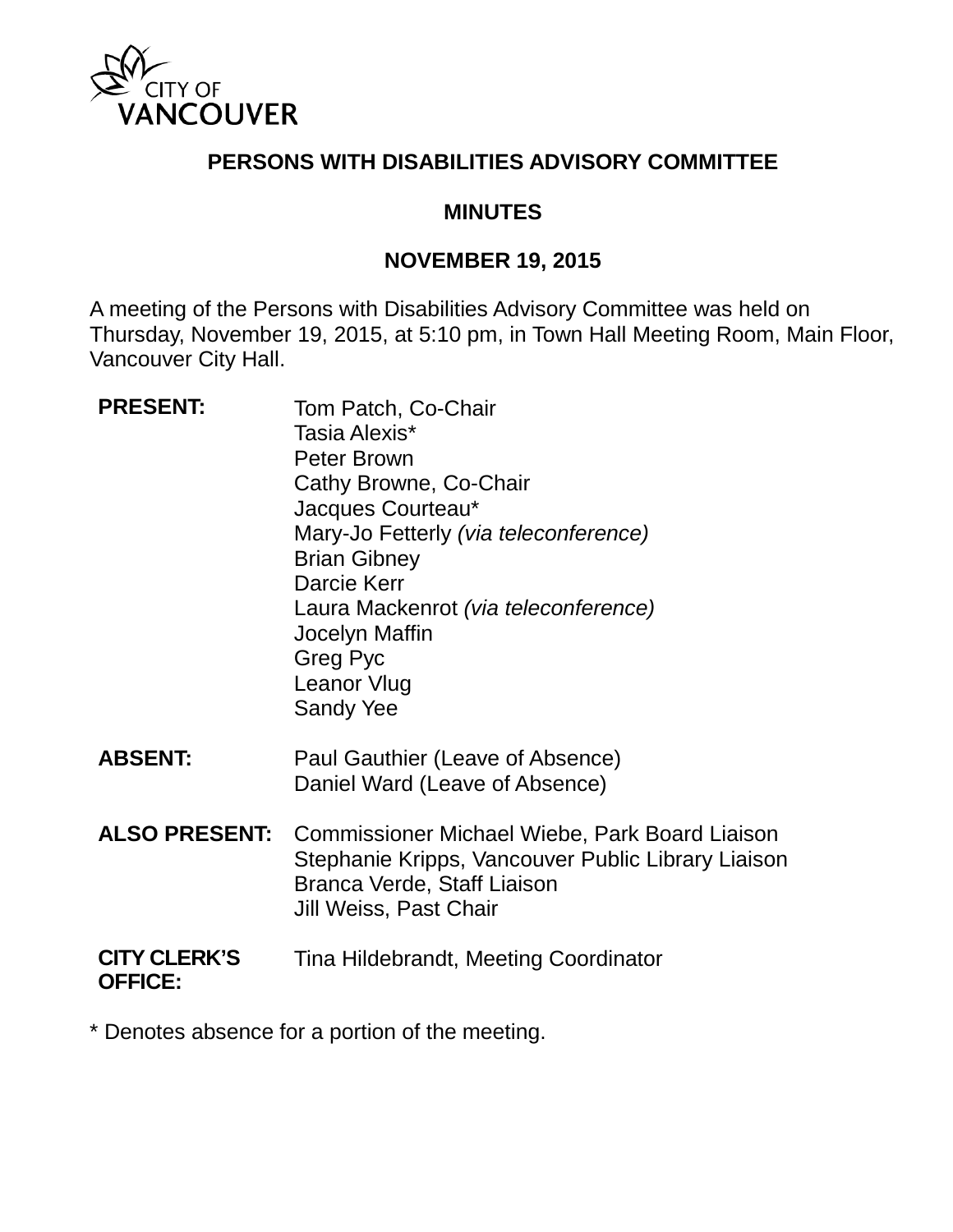## **ADMINISTRATION**

## **Election of Chair and Vice-Chair or Co-Chairs - 2016**

Following due process the following members were elected:

- Paul Gauthier , Co-Chair
- Tom Patch, Co-Chair
- Cathy Browne, Vice-Chair

# **Leave of Absence Requests**

MOVED by Laura Mackenrot SECONDED by Cathy Browne

> THAT the Persons with Disabilities Advisory Committee approve leaves of absence for Paul Gauthier and Daniel Ward for this meeting.

CARRIED UNANIMOUSLY

## **Adoption of Agenda**

MOVED by Laura Mackenrot SECONDED by Peter Brown

> THAT the Persons with Disabilities Advisory Committee adopt the agenda as circulated.

CARRIED UNANIMOUSLY

## **Approval of Minutes**

MOVED by Jacques Courteau SECONDED by Tasia Alexis

> THAT the Persons with Disabilities Advisory Committee approve the minutes from the meeting held September 17, 2015, as circulated.

CARRIED UNANIMOUSLY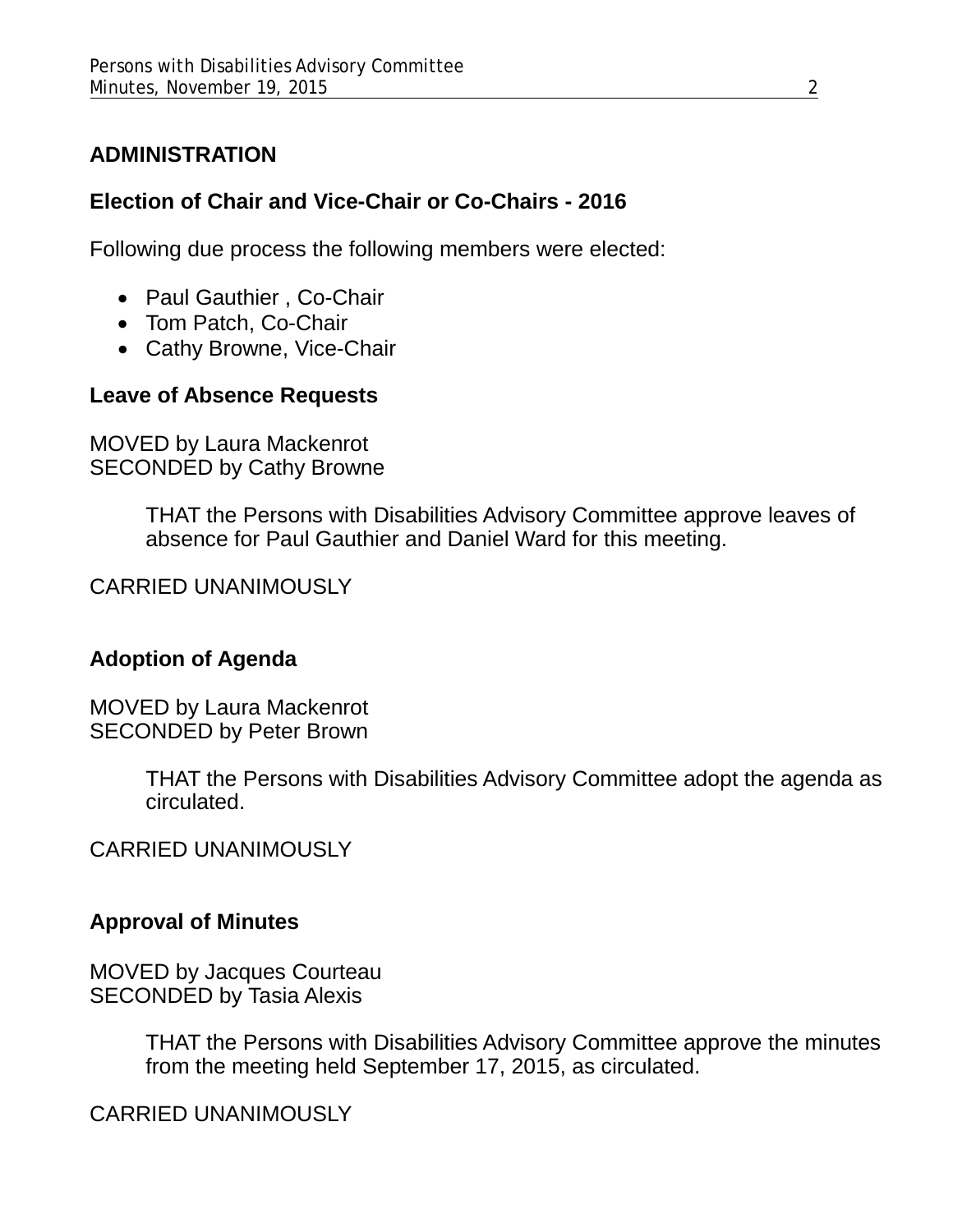## **2016 Meeting Schedule**

MOVED by Laura Mackenrot SECONDED by Jacques Courteau

> THAT the Persons with Disabilities Advisory Committee approve the 2016 Meeting Schedule, as circulated.

CARRIED UNANIMOUSLY

#### **BUSINESS**

#### **1. Liaison Reports**

- Commissioner Wiebe noted he will be bringing a motion before the Park Board on December 4, 2015, regarding mapping out civic facilities and responded to questions.
- Stephanie Kripps noted that she and Tim McMillan have begun an inventory on all accessible devices and software at each branch; next steps include determining whether staff are familiar with the technology and whether it is up to date.

## **2. CAN connection**

Lois Turner, Regional Coordinator, and Glenda Watson, Social Media Coordinator, BC - Communication Access Now (CAN), provided an update on CAN's national campaign to promote accessibility for people who have speech and language disabilities, and CAN's free e-learning modules. They also sought the Committee's feedback on ways the City could implement this program to improve accessibility. Web site:<http://www.communication-access.org/>

In discussion, points raised included the following:

- the City could require frontline staff to take the free e-learning modules;
- the Seniors Advisory Committee should be updated on this program; and
- could be a great learning module in schools.

Branca Verde, Staff Liaison, agreed to follow-up with the Human Resources Department on how the City could implement this program and report back.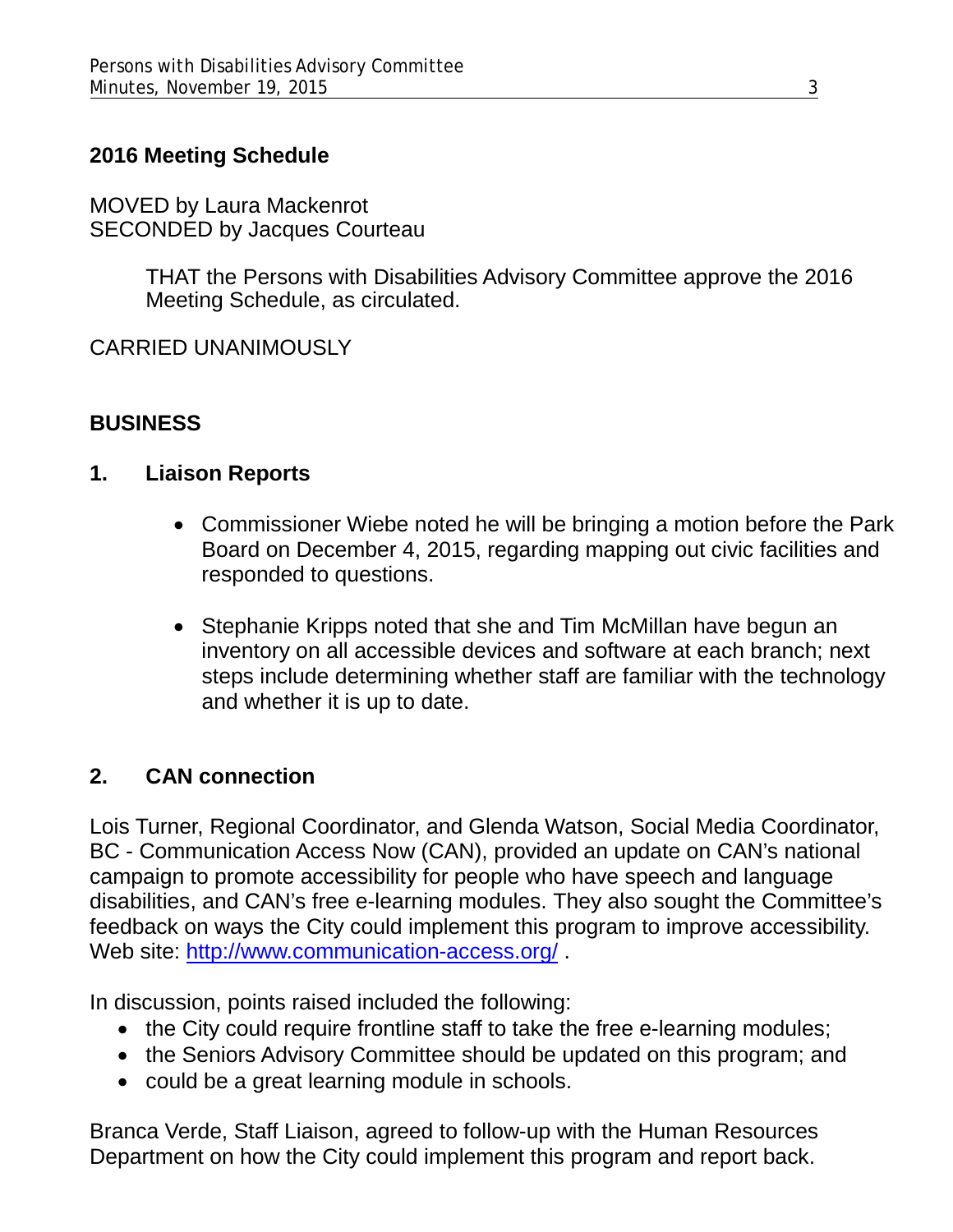Stephanie Kripps agreed to contact the Chair of the Seniors Advisory Committee to arrange for an update.

# **3. COV Updates**

# **a) Budget presentation**

Members who attended the Budget presentation provided an update and responded to questions.

In discussion, it was agreed that input into future budgets should take place sooner and the Chair suggested Finance staff be invited to an upcoming meeting to discuss the budget cycle and the earliest possible opportunity for input.

Branca Verde, Staff Liaison, agreed to follow-up with Finance staff.

# **b) Taxi Licences**

Report submitted.

## **c) Event guidelines**

Jill Weiss provided a brief update, noting the Accessibility Sub-committee is in the process of reviewing further changes to the event guidelines.

## **d) Transit network changes**

Staff from Strategic Transportation Planning provided an update on TransLink's proposed changes to transit networks in Vancouver and responded to questions.

## **e) Jim Deva Plaza**

Staff from Strategic Transportation Planning provided an update and responded to questions.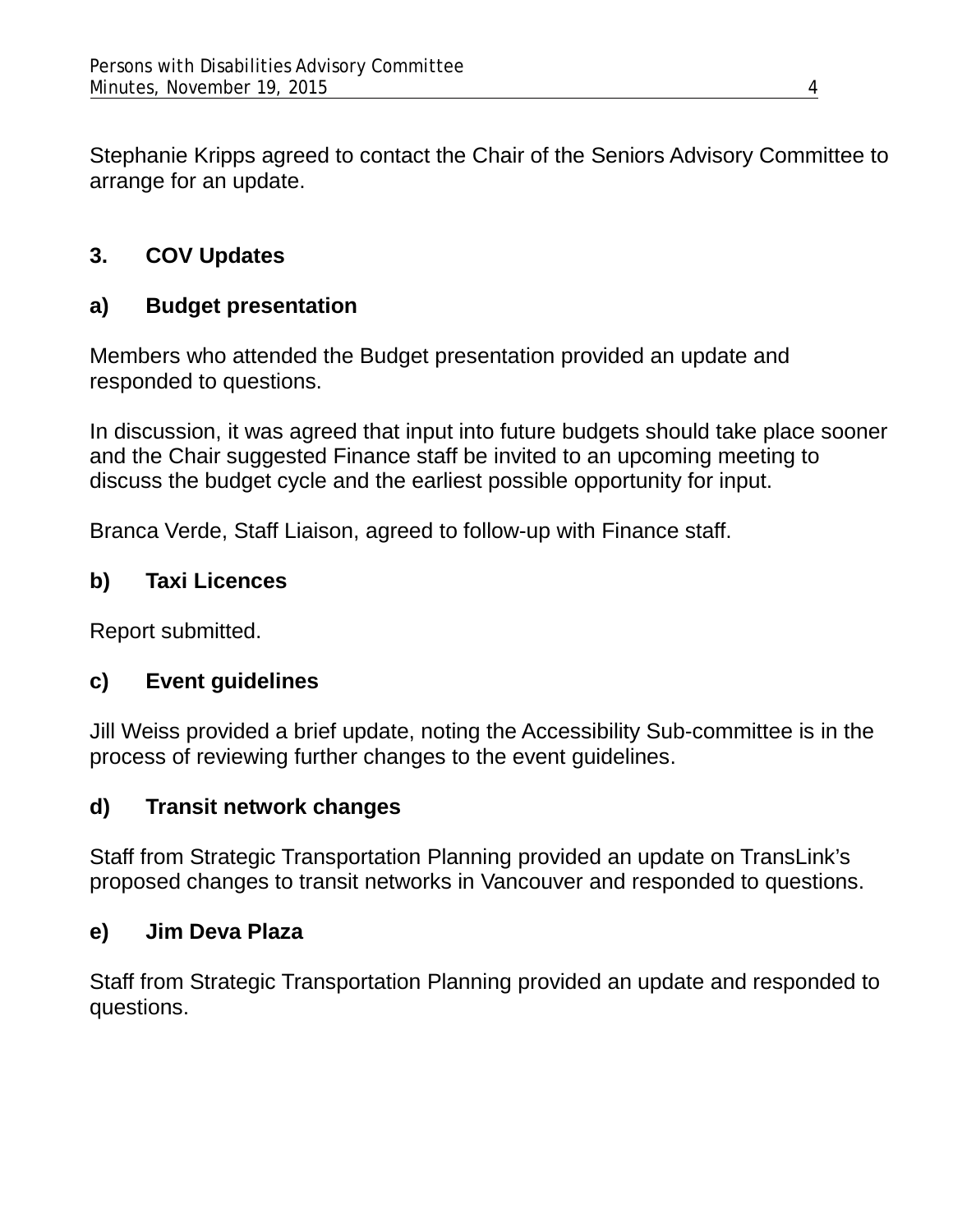MOVED by Peter Brown SECONDED by Greg Pyc

> BE IT RESOLVED THAT the Persons with Disabilities Advisory Committee confirms its support for the development of the Jim Deva Plaza as a community meeting place that also celebrates human rights;

AND BE IT FURTHER RESOLVED THAT the Committee's support is conditional upon installation of an accessible public toilet.

CARRIED UNANIMOUSLY (Tasia Alexis and Jacques Courteau absent for the vote)

MOVED by Laura Mackenrot SECONDED by Peter Brown

> THAT the Persons with Disabilities Advisory Committee authorize the Accessible City Sub-committee to arrange for a representative to speak in support of the Jim Deva Plaza at the December 16, 2015, Council meeting.

#### CARRIED UNANIMOUSLY

(Tasia Alexis and Jacques Courteau absent for the vote)

## **4. Sub-Committees**

## **a) Protocol**

Due to time constraints, this item was postponed to the next meeting.

#### **b) Reports**

## **i) Accessible City Sub-Committee**

This item was referred to the next meeting in order to allow the Park Board to follow-up.